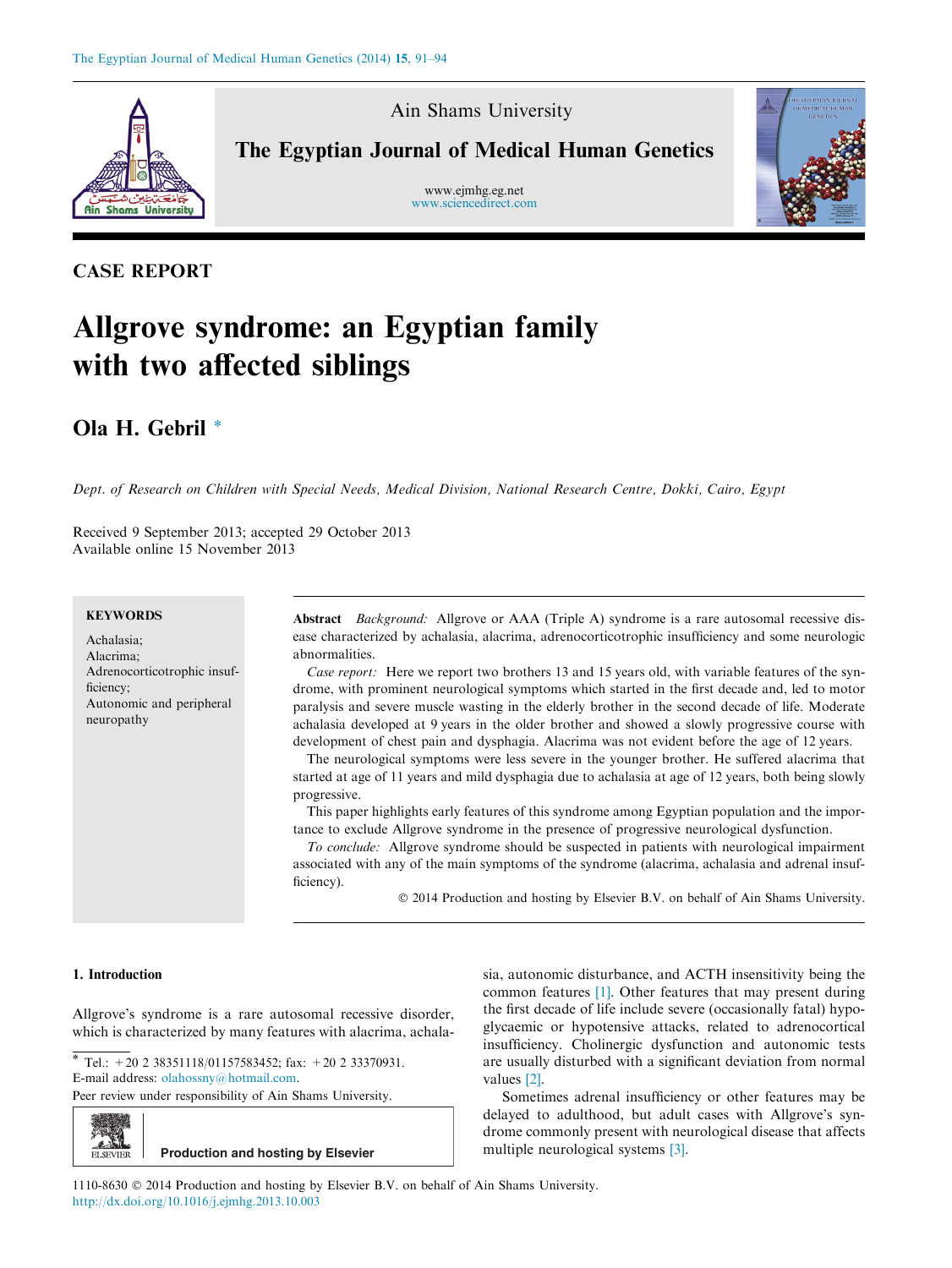The neurological symptoms are variable and may affect the central, peripheral and autonomic nervous system [\[4,5\]](#page-3-0). Serious reported neurological manifestations include dementia, Wernicke's encephalopathy [\[6\]](#page-3-0), optic atrophy, cerebellar ataxia, and Parkinsonism [\[7\]](#page-3-0).

The syndrome has been mapped to a 6 cm interval on chromosome  $12q13$  [\[8\].](#page-3-0) The disease is thought to be caused by mutation in the AAAS gene on chromosome 12q13, which encodes ALADIN protein (a part of the nuclear pore complex), resulting in an impaired protein function. Other changes in the AAAS gene include a missense mutation p.R155H, c.618delC, and p.Ser207fs [\[9\]](#page-3-0).

The exact biological effect of the impaired ALADIN protein is unknown, some evidence showed that the fibroblasts of 4A syndrome patients have a higher basal reactive oxygen species (ROS) level and an increased level with an increased sensitivity to oxidative stress [\[10\]](#page-3-0). Further studies are still needed to elucidate the precise cellular/molecular pathways that are disturbed in this disorder.

The aim of this case report is to describe two Egyptian brothers with Allgrove syndrome, with different clinical presentation and different age of the onset.

Consent of the parents as well as the ethics committee of the National Research Centre (NRC) was obtained.

#### 2. Case report

Here we describe a family who has two diseased male siblings, and parents are first cousins (Fig. 1). They are 13 and 15 years old and the symptoms started around the age of 6–7 years [\(Ta](#page-2-0)[ble 1\)](#page-2-0). In the older brother, impaired sensation and progressive muscle weakness (more prominent in lower limbs) started at 7 years. Then ataxic gait developed at around 12 years with progressive muscle wasting, lost deep reflexes, mildly impaired superficial reflexes and development of ataxic gait. Eye examination showed mild corneal dryness, normal fundus and visual evoked potential.

In the younger brother neurological symptoms started at the age of 9 years with impaired muscle power and superficial sensations in the lower limbs with mild affection in the upper



Figure 1 Pedigree of the family with two siblings having Allgrove syndrome.

limbs. The course was slowly progressive until the age of 13 years with decreased muscle tone and development of ataxic gait (other cerebellar signs are not prominent). Eye examination showed normal fundus and visual evoked potential (VEP). Cranial nerves were intact in both cases.

Mixed axonal and dendritic peripheral neuropathy signs are evident by nerve conduction tests (NCT). Achalasia is present in both cases and started in the first decade of life being moderately progressive and then chest pain developed in the older brother. Alacrima is present in the older case and is mildly detected in his brother. Genital examination revealed small testicles and penis with sparse pubic and axillary hair (stage 2 puberty), reflecting adrenocortical insufficiency. Resting blood pressure was within normal ranges with slightly impaired pressor test and standing blood pressure.

Some dysmorphic features were seen; low set ears, short neck, down slanting palpebral fissures of the eyes, low posterior hairline. Dermatological signs in the form of hyperkeratosis of palms, low inserted thumb are present in the younger brother (in both hands). In the older brother, short neck and low posterior hairline were seen.

## 3. Discussion

The prevalence of Allgrove syndrome is unknown, only scattered family and case reports were noted in the literature. An autosomal recessive inheritance of Allgrove syndrome is suspected with variable presentation. No evidence suggests that gender affects the frequency.

The three main features of the disease are adrenal insufficiency (presented by hypoglycaemia or hypotension), alacrima that leads if severe to keratopathy and corneal melting and achalasia leading to frequent vomiting or regurgitation. Alacrima was considered the most early and consistent feature [\[11\]](#page-3-0). It is worth mentioning that previous follow up studies for children with dysphagia and symptoms of achalasia revealed most cases as isolated cases without other symptoms of Allgrove syndrome, while alacrima being a more constant feature [\[12\]](#page-3-0).

In Allgrove syndrome, usually normal ACTH level is found in blood while cortisol level is subnormal and/or showing disturbances in diurnal variation, which is explained by ACTH resistance [\[13\].](#page-3-0) Our cases show normal ACTH and decreased morning and evening cortisol level in blood.

A factor that also plays a role in the difficult determination of the prevalence of the syndrome is its variable presentation, including unexplained childhood death due to adrenal crisis or mild disease that is not apparent until adulthood. Developmental delay could be the sole prominent presentation of the syndrome.

The cases presented in this study showed the features of Allgrove syndrome during first decade in life with the neurological symptoms being the earliest manifestation, with decreased muscle power, sensation and deep reflexes in both brothers (more progressive in the elderly sib). In addition, cerebellar signs were clear.

Minimal signs of autonomic neuropathy are present in both sibs. Although, alacrima and achalasia developed over a slowly progressive course, they were overlooked by the significant neurological impairment.

The neurological disturbances associated with Allgrove syndrome are variable and a previous study showed that all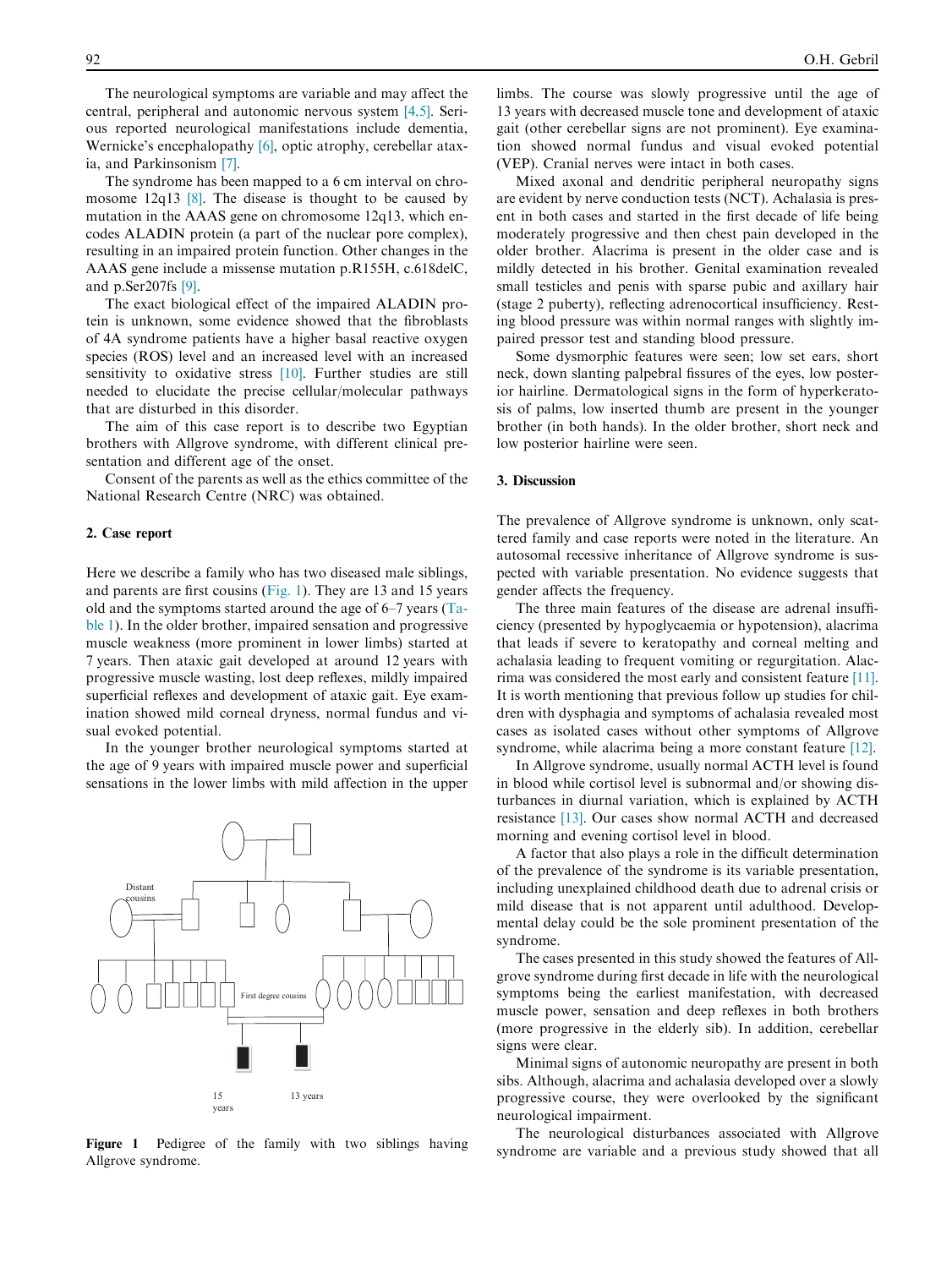# <span id="page-2-0"></span>Table 1 Clinical findings and investigations in the 2 Allgrove cases.

|                                          | Case 1                                 | Case 2                             |
|------------------------------------------|----------------------------------------|------------------------------------|
| History                                  |                                        |                                    |
| Age                                      | 15 years                               | 13 years                           |
| Achalasia                                | $+ve$ (moderate)                       | $+ve$ (mild)                       |
| Alacrima (confirmed by Schirmer test     | $+ve$ (moderate)                       | $+ve$ (mild)                       |
| $[15]$                                   |                                        |                                    |
| Neurological symptoms                    |                                        |                                    |
| Motor power                              | Grade II                               | Grade III                          |
| Sensation                                | $\downarrow\downarrow$ in lower limbs  | $\downarrow$ in lower limbs (LL)   |
| Muscle tone                              | $\downarrow$ Moderately                | $\downarrow$ mildly                |
| Muscle wasting                           | Severe                                 | Moderate                           |
| Superficial reflexes                     | $\downarrow$ Mildly                    | Intact                             |
| Deep reflexes                            | Lost ankle, ↓ knee                     | Lost ankle                         |
| Cranial nerves                           | Normal                                 | Normal                             |
| Cerebellar signs                         | $+ve$ (ataxic gait, finger to nose and | $+ve$ (ataxic gait, mildly         |
|                                          | heel to chin test)                     | other tests)                       |
| Fundus                                   | Normal                                 | Normal                             |
| Cardiovascular autonomic: lying BP-      | 130/85-125/85                          | $120/75 - 125/65$                  |
| standing BP                              |                                        |                                    |
| Pressor tests                            |                                        |                                    |
| Cutaneous cold: lying BP-standing BP     | 125/85-120/85                          | $125/70 - 115/75$                  |
| <b>HR</b>                                | $75 - 85$                              | $73 - 80$                          |
| Exercise stimulation (lying BP-standing) | 130/85-125/85                          | $135/75 - 105/70$                  |
| BP)                                      |                                        |                                    |
| Investigations                           |                                        |                                    |
| Serum cortisol                           |                                        |                                    |
| Morning(AM)                              | 2.2 $\mu$ g/dL (n > 4.0)               | $\leq 1.0 \text{ µg/dL}$ (n > 4.0) |
| Evening (PM)                             | 1.6 $\mu$ g/dL ( <i>n</i> > 3.0)       | $1.2 \mu g/dL$ ( <i>n</i> > 3.0)   |
|                                          |                                        |                                    |
| Serum ACTH                               |                                        |                                    |
| AM                                       | 25 pg/ml $(n < 50)$                    | 22.9 pg/ml $(n \leq 50)$           |
| <b>PM</b>                                | 27.7 pg/ml $(n < 40)$                  | 26.8 pg/ml $(n < 40)$              |
| Electromyography(EMG): biceps-           | Duration polyphasic action             | Fibrillations, $\uparrow$ duration |
| triceps-tibialis ant-quadriceps          | potential (AP), $\downarrow$ interface | polyphasic AP                      |
| Nerve conduction study (NCS)             | $\downarrow$ Amplitude                 | $\downarrow$ Amplitude and         |
|                                          | $\downarrow$ Nerve conduction velocity | NCV in UL and LL.                  |
|                                          | (NCV) in UL nerves                     |                                    |
|                                          | Absent in LL nerves (e.g. tibial n.)   |                                    |
| Karyotype                                | Normal                                 | Normal                             |

BP stands for blood pressure, HR stands for heart rate, NCV stands for nerve conduction velocity, NCV stands for nerve conduction velocity, AP stands for action potential.

included patients showed motor neuron signs (100%), while sensory disturbance and autonomic dysfunction were represented in 29% and 57% of patients successively [\[7\].](#page-3-0) A previous Egyptian study reported myopathy in a 13 year old boy with Allgrove syndrome [\[14\].](#page-3-0)

Although our cases do not show prominent clinical autonomic dysfunction, they were diagnosed as Allgrove syndrome due to a combination of neurological dysfunction, alacrima and achalasia. Laboratory tests confirmed decreased cortisol level (adrenocortical insufficiency).

Increased awareness of the disease specific symptoms and signs is required for proper diagnosis, to avoid the serious manifestations reported which include hypoglycaemia due to adrenocortical insufficiency, and shock due to autonomic neuropathy and adrenocortical insufficiency.

Our data suggest a careful assessment of children with multisystem neurological disturbances. Allgrove syndrome should be suspected in patients with multiple aspects of neurological impairment.

It should be especially considered in patients who show a combined phenotype of motor neuron disease, sensory/autonomic disturbance, and cerebellar signs, as the symptoms of the syndrome would start with mild severity in the first decade of life and then progress rapidly leading to severe neurological impairment and handicap.

## References

- [1] [Kimber J, McLean BN, Prevett M, Hammans SR. Allgrove or 4](http://refhub.elsevier.com/S1110-8630(13)00087-6/h0005) "A" syndrome: an autosomal recessive syndrome causing multi[system neurological disease. J Neurol Neurosurg Psychiatry](http://refhub.elsevier.com/S1110-8630(13)00087-6/h0005) [2003;74\(5\):654–7](http://refhub.elsevier.com/S1110-8630(13)00087-6/h0005).
- [2] [Chu ML, Berlin D, Axelrod FB. Allgrove syndrome: documenting](http://refhub.elsevier.com/S1110-8630(13)00087-6/h0010) [cholinergic dysfunction by autonomic tests. J Pediatr](http://refhub.elsevier.com/S1110-8630(13)00087-6/h0010) [1996;129\(1\):156–9](http://refhub.elsevier.com/S1110-8630(13)00087-6/h0010).